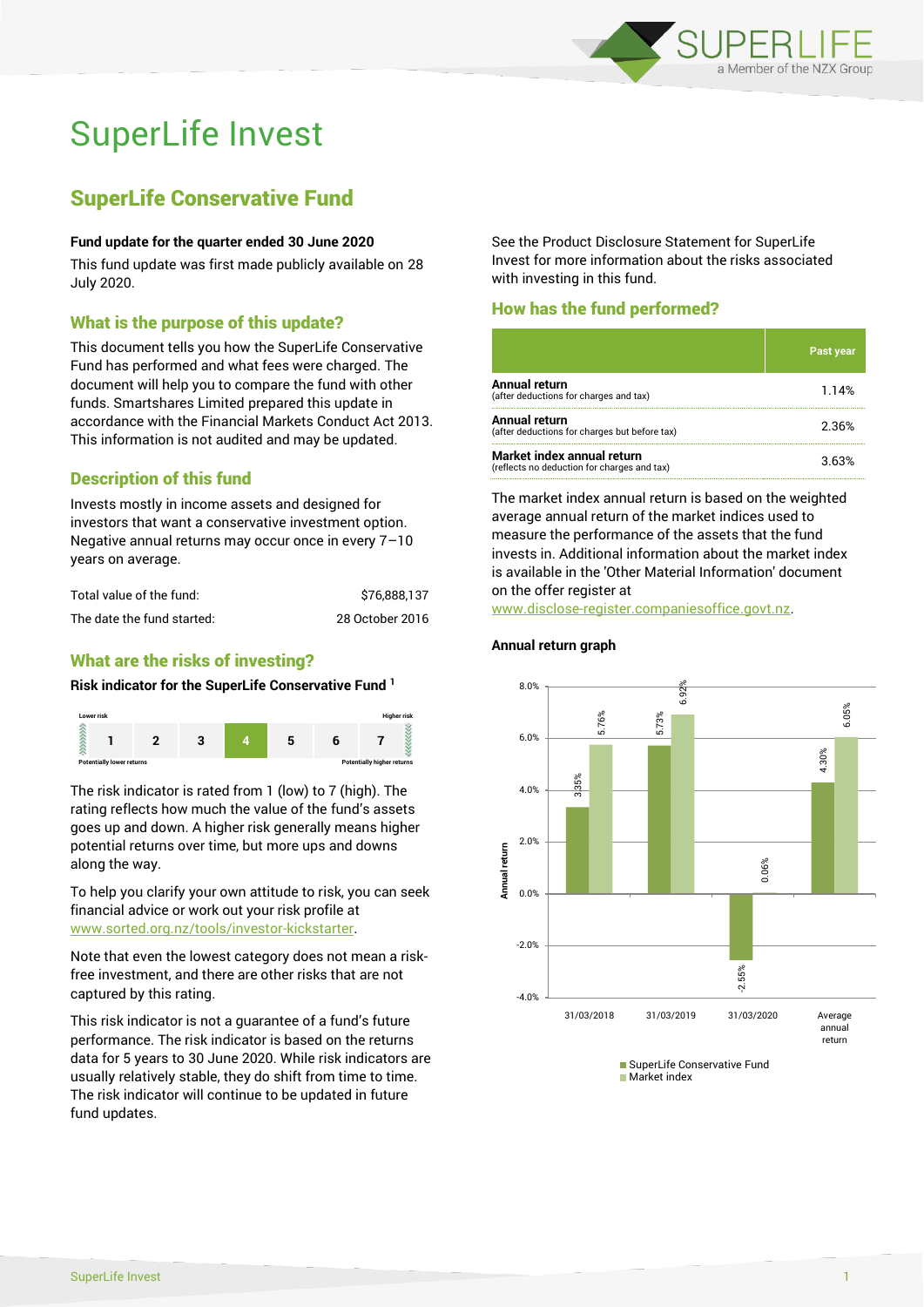

This shows the return after fund charges and tax for each year ending 31 March since the fund started. The last bar shows the average annual return since the fund started, up to 30 June 2020.

**Important:** This does not tell you how the fund will perform in the future.

Returns in this update are after tax at the highest prescribed investor rate (**PIR**) of tax for an individual New Zealand resident. Your tax may be lower.

#### What fees are investors charged?

Investors in the SuperLife Conservative Fund are charged fund charges. In the year to 31 March 2020 these were:

|                                                       | % per annum of fund's<br>net asset value |  |
|-------------------------------------------------------|------------------------------------------|--|
| <b>Total fund charges</b>                             | 0.47%                                    |  |
| Which are made up of:                                 |                                          |  |
| <b>Total management and administration</b><br>charges | 0.47%                                    |  |
| Including:                                            |                                          |  |
| Manager's basic fee                                   | 0.47%                                    |  |
| Other management and<br>administration charges        |                                          |  |
| Other charges                                         | Dollar amount per investor               |  |
| Administration fee                                    | 2<br>\$12 per annum                      |  |

Investors may also be charged individual action fees for specific actions or decisions (for example, if an investor has a financial adviser and has agreed to pay a fee to the adviser for providing financial advice). See the Product Disclosure Statement for SuperLife Invest for more information about those fees.

Small differences in fees and charges can have a big impact on your investment over the long term.

GST is included in the fund charges set out above.

#### Example of how this applies to an investor

Jess had \$10,000 in the fund and did not make any further contributions. At the end of the year, Jess received a return after fund charges were deducted of \$114 (that is 1.14% of her initial \$10,000). Jess paid other charges of \$12. This gives Jess a total return after tax of \$102 for the year.

#### What does the fund invest in?

#### **Actual investment mix**

This shows the types of assets that the fund invests in.



#### **Target investment mix**

This shows the mix of assets that the fund generally intends to invest in.

| <b>Asset Category</b>        | <b>Target asset mix</b> |
|------------------------------|-------------------------|
| Cash and cash equivalents    | 1.00%                   |
| New Zealand fixed interest   | 24.00%                  |
| International fixed interest | 45.00%                  |
| Australasian equities        | 6.50%                   |
| International equities       | 16.00%                  |
| Listed property              | 7.50%                   |
| Unlisted property            |                         |
| Commodities                  |                         |
| 0ther                        |                         |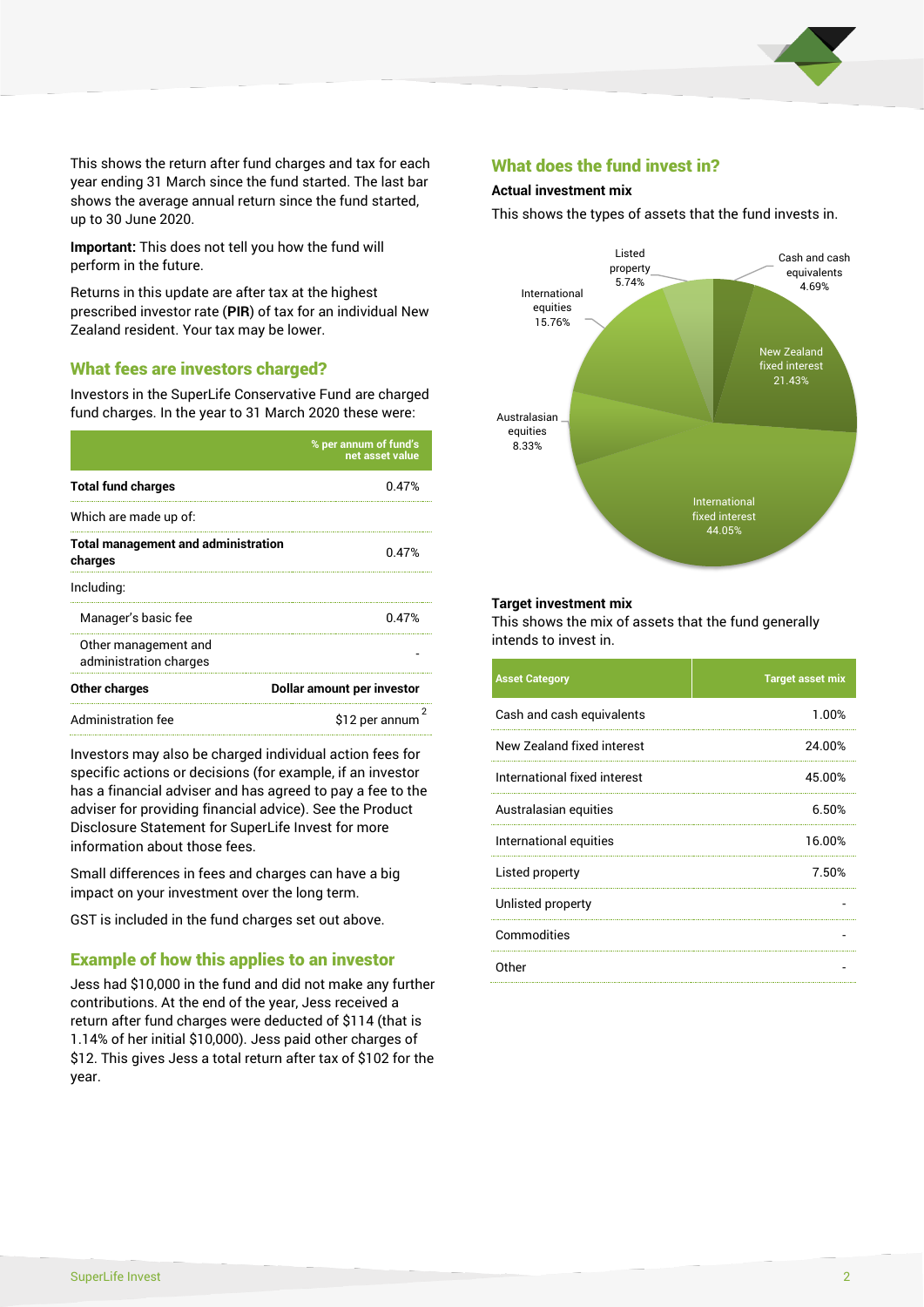

#### **Top 10 investments**

| <b>Name</b>                                                     | % of fund's net<br>asset value | <b>Type</b>                  | <b>Country</b>       | <b>Credit rating</b><br>(if applicable) |
|-----------------------------------------------------------------|--------------------------------|------------------------------|----------------------|-----------------------------------------|
| Vanguard International Credit Securities Index<br>Fund Hedged   | 22.40%                         | International fixed interest | Australia            |                                         |
| iShares Global Aggregate Bond UCITS ETF                         | 5.46%                          | International fixed interest | Ireland              |                                         |
| Vanguard International Property Securities Index<br>Fund Hedged | 3.71%                          | Listed property              | Australia            |                                         |
| <b>Westpac Current Account</b>                                  | 2.67%                          | Cash and cash equivalents    | New Zealand          | AA-                                     |
| Vanguard S&P 500 ETF                                            | 2.65%                          | International equities       | <b>United States</b> |                                         |
| Vanguard FTSE Europe ETF                                        | 2.47%                          | International equities       | <b>United States</b> |                                         |
| Vanguard FTSE Emerging Markets ETF                              | 1.87%                          | International equities       | <b>United States</b> |                                         |
| New Zealand Government 20/09/25 2.0% IB                         | 1.66%                          | New Zealand fixed interest   | New Zealand          | $AA+$                                   |
| Vanguard FTSE Pacific ETF                                       | 1.61%                          | International equities       | <b>United States</b> |                                         |
| Vanguard Mid-Cap ETF                                            | 1.33%                          | International equities       | <b>United States</b> |                                         |

The top 10 investments make up 45.83% of the fund's net asset value.

#### **Currency hedging**

The fund's foreign currency exposure is hedged to the New Zealand dollar. The target hedging level is 91%. The actual hedging level can be anywhere in the 0% - 120% range. As at 30 June 2020, 91.2% of the fund's foreign currency exposure was hedged.

#### Key personnel

This shows the directors and employees who have the most influence on the investment decisions of the fund:

| <b>Name</b>                              | <b>Current position</b>                         | <b>Time in current position</b> | <b>Previous or other positions</b>                                          | Time in previous / other<br>position |
|------------------------------------------|-------------------------------------------------|---------------------------------|-----------------------------------------------------------------------------|--------------------------------------|
| <b>Guy Roulston Elliffe</b>              | Director                                        | 4 years and 7 months            | Corporate Governance<br>Manager - ACC (current<br>position)                 | 5 years and 2 months                 |
| Stuart Kenneth<br><b>Reginald Millar</b> | Chief Investment<br>Officer - Smartshares       | 1 year and 1 month              | <b>Head of Portfolio Management</b><br>- ANZ Investments                    | 6 years and 4 months                 |
| Hugh Duncan Stevens                      | <b>Chief Executive</b><br>Officer - Smartshares | 2 years and 4 months            | <b>Chief Operating Officer -</b><br>Implemented Investment<br>Solutions Ltd | 2 years and 6 months                 |
| Alister John Williams                    | Director                                        | 4 years and 7 months            | <b>Investment Manager - Trust</b><br>Management                             | 5 years and 5 months                 |

#### Further information

You can also obtain this information, the Product Disclosure Statement for SuperLife Invest, and some additional information, from the offer register at [www.disclose-register.companiesoffice.govt.nz.](http://www.business.govt.nz/disclose)

#### **Material changes**

There have been no material changes to the nature of SuperLife Invest, the investment objectives and strategy of the fund, or the management of the scheme over the quarter ended 30 June 2020.

#### Notes

- 1 Market index returns (as well as actual returns) have been used to complete the risk indicator, as the fund has not been in existence for 5 years. As a result, the risk indicator may provide a less reliable indicator of the potential future volatility of the fund. The risk indicator for the fund uses 1 year and 4 months of market index returns.
- 2 The administration fee is stated net of an income tax deduction applied in calculating your PIE tax payable (the deduction is paid to us). The relevant gross fee is calculated using your PIR.